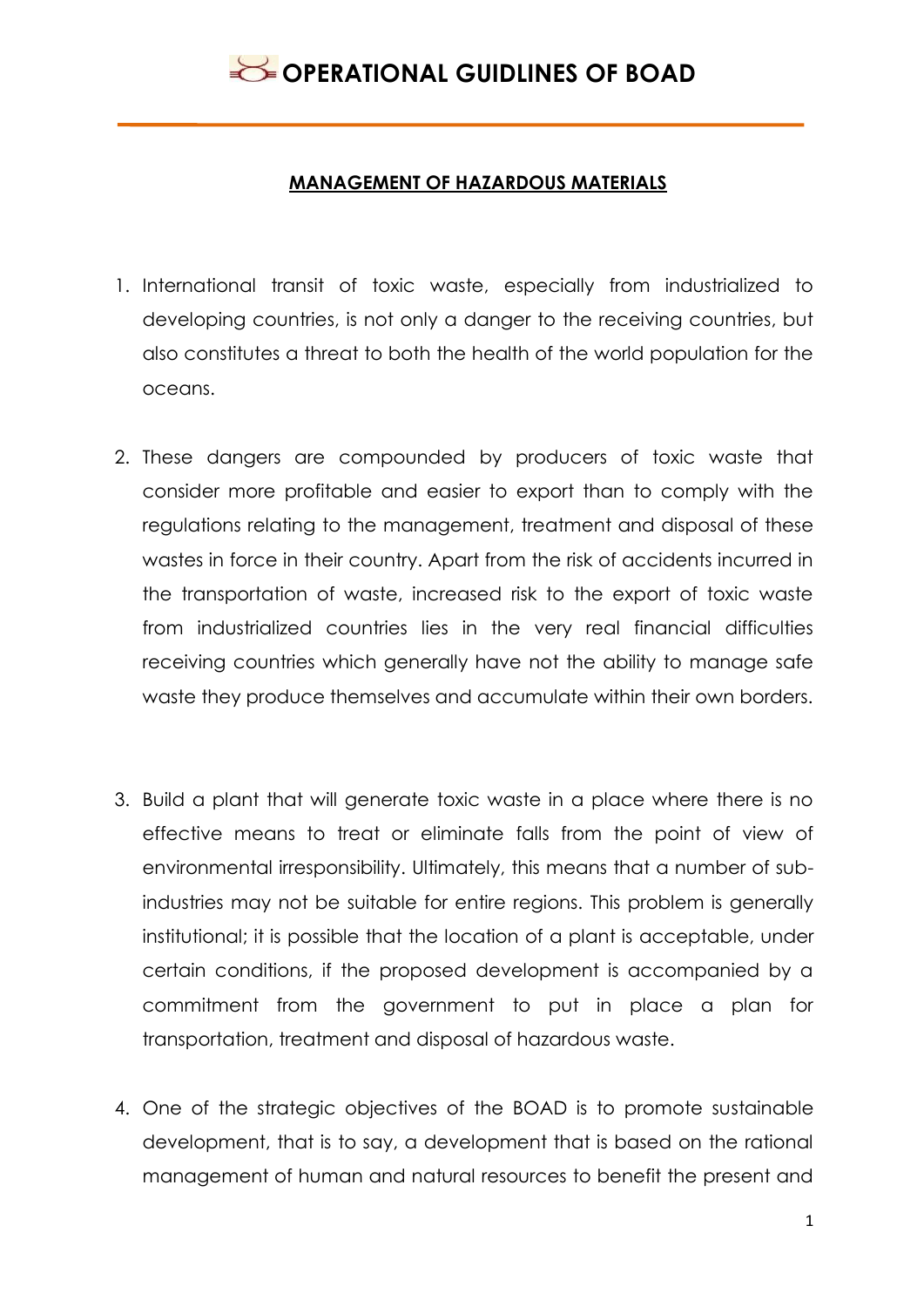future generations. Given the growing danger of international and unregulated shipments of toxic waste pose to the environment, and given the fundamental importance it attaches to the protection of the environment of its member states, the following guidelines framed operations of the Bank in the field of hazardous materials management:

- (a)In terms of treatment and disposal of hazardous waste, the Bank requires that producers of hazardous waste to comply with the laws in force in their country's toxic waste. Concern BOAD is to give the people of these members better living conditions qi does not threaten their health states;
- (b)Whether its member states or oceans , neither one nor the other should not be threatened by the spill, transfer or accumulation of toxic or hazardous waste generated in one country and transported in a other ;
- (c) The discharge into the sea is prohibited. International transport of toxic waste, whether to use them , should be undertaken only under certain conditions, namely the prior consent in full knowledge of the national authorities competent central and authorizations required under the domestic laws of national authorities at the central level ;
- (d) If the permits will be issued, both parties must ensure and certify that: the mode of transport is consistent with international conventions and standards; cargo is transported in storage areas and disposal without risk run by responsible operators , experienced and certified ensuring monitoring of safety rules;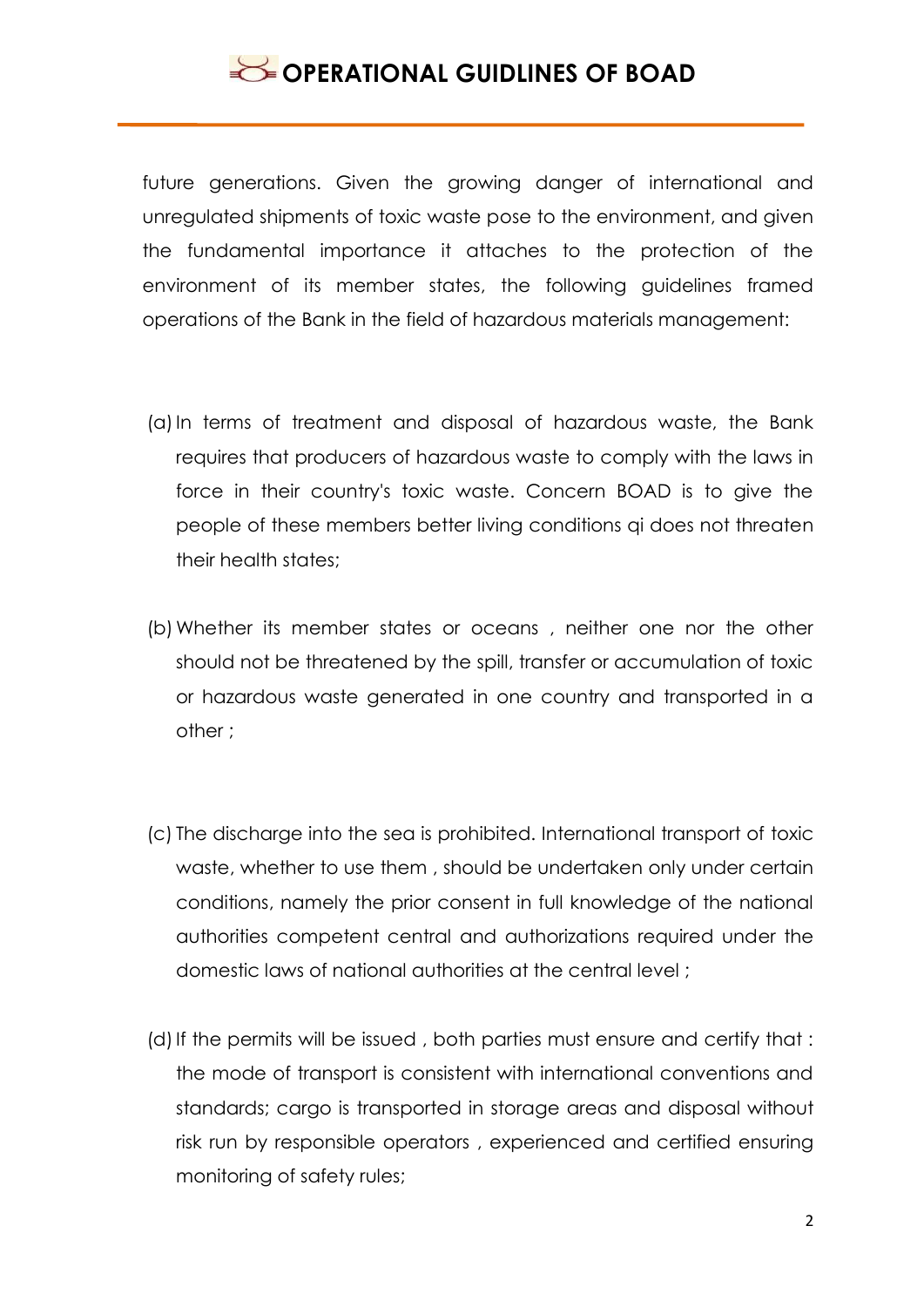- (e) Management issues hazardous materials are of international importance and require a strong collaboration. The Bank , as institutions such as the African Union ( AU) and the Organization for Economic Cooperation and Development (OECD ) is concerned these issues and recognizes international efforts by the United Nations environment Programme (UNEP ) to establish bilateral arrangements essential to the establishment of rules prohibiting or controlling the treatment and disposal of toxic or hazardous waste. The Bank will work with the international community and the governments of the Member States and any State may have cooperation with them in the development of standards and codes of good practice for the environmentally sound management of hazardous wastes.
- (f) As part of its policy and its lending operations, BOAD not finance any project, regardless of the borrowing country, involving the elimination of hazardous or toxic waste from another country, and sponsor not the transport and disposal of hazardous or toxic waste to developing countries. While agreeing with efforts at national and international level to improve environmental standards and codes of practice to ensure safe transport, transhipment, storage, treatment and disposal of hazardous waste or dangerous, the Bank will continue to encourage the efforts of borrowing countries to build or enhance their own facilities in order to manage waste through recycling, recovery , reprocessing and safe disposal .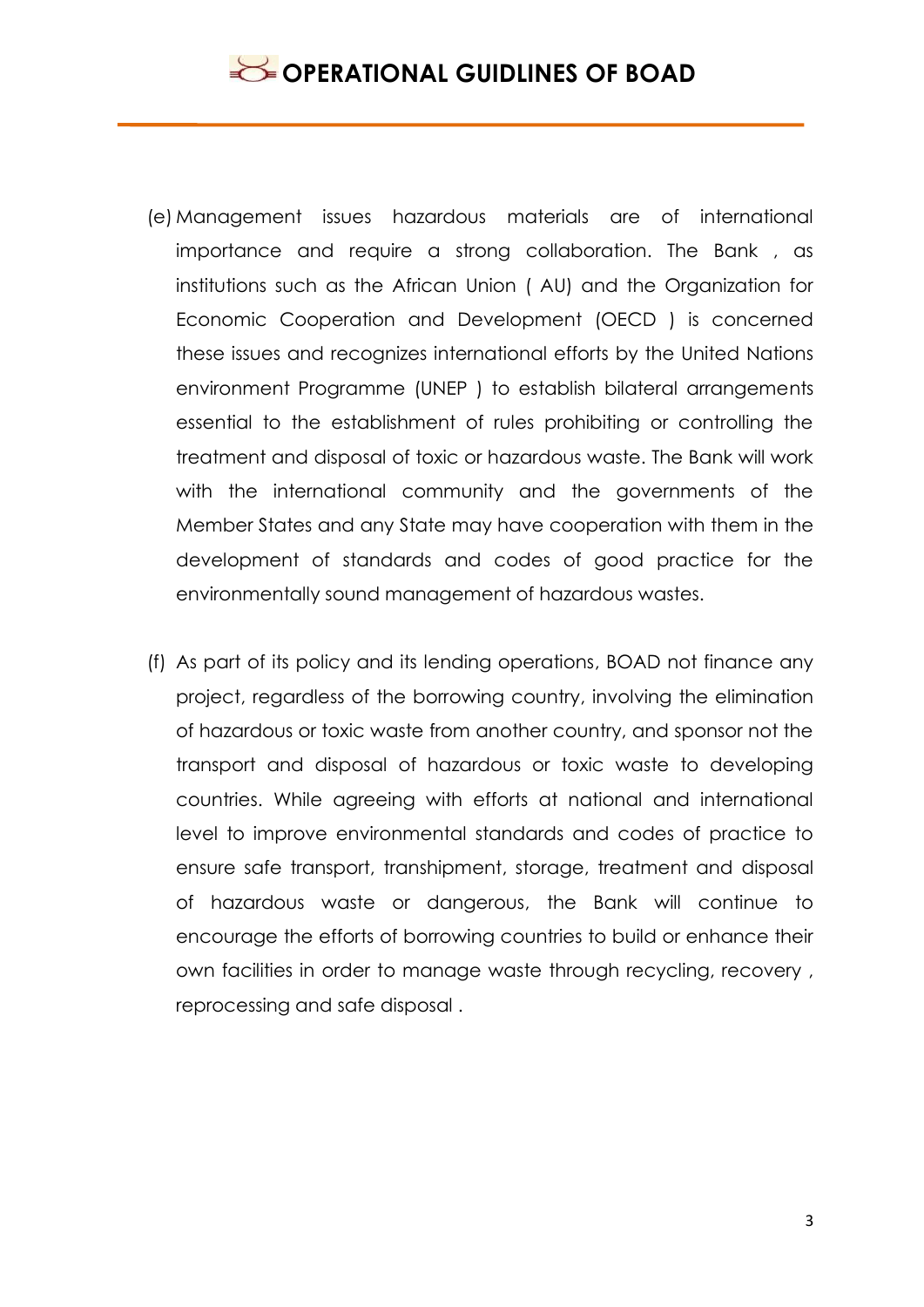#### **Asbestos in the projects financed by the West African Development Bank**

- 5. The Bank considers asbestos as a hazardous material and prefers more to avoid fund use, but will reconsider its position as and when advances in science. Operational and organizational units responsible for Environmental Management and Sustainable Development Unit should therefore pay particular attention whenever mention is made of asbestos in a project.
- 6. Citations are widely reported major risks posed by asbestos on public health and safety. The scientific evidence is mounting on the highly carcinogenic prolonged exposure and the fact that the outlook for some workers improves when exposure is subsequently reduced. The threshold below which exposure poses no risk is low, but is not known accurately.
- 7. The Bank has not financed directly operating asbestos mines in the past and prefer, given the weight of current scientific opinion, not to fund either the manufacture or use of products containing asbestos. This position is related to risk. The Bank will most likely not reach financially support the asbestos dry and exposed to air in risk situations for people, such as roofs of schools and social housing use, but will be less categorical when the product is wet, stable and used underground, underground sewers, for example.
- 8. Since the position adopted by the Bank has no exception, it is:
	- (i) to project promoters to inform the Bank on the fact that the materials used does not contain asbestos are responsible developers to demonstrate the absence of alternatives, in part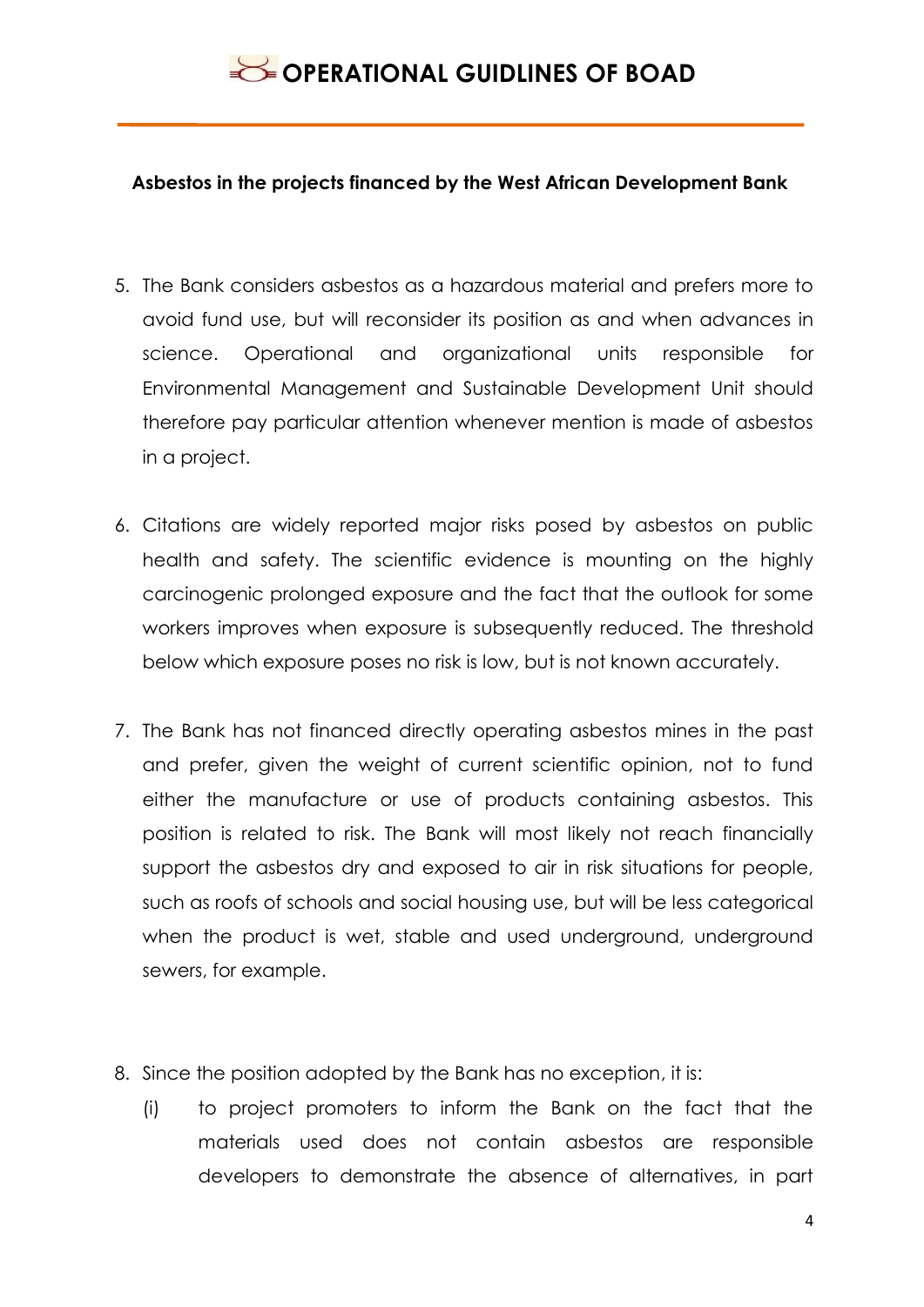because accepting, for example, the use of asbestos cement sewer low risk encourages mining and manufacturing of asbestos, which involve risks and higher are more out of the reach control means project.

- (ii) operational organizational units early reassure the Bank in the area before the entry of the project portfolio. Factors to consider before granting a waiver include the financial impact of alternatives, and the importance of risk.
- 9. A risk assessment of best estimates of the toxicity of different products and different programs may become available and allow to develop a policy that can be applied to the differential opportunity costs in different places. Incentives could take precedence over quantity controls in the case of intermediate risk. Project managers should investigate the situation of such policies when applying for exemptions. The advisers of ministries responsible for the environment and industry, science and technology and health should be consulted when applying for exemptions or when there is need for additional arguments.
- 10. The Bank does not encourage premature structures containing asbestos demolition, especially if it is dry asbestos and non-agglomerated. His concerns were not only related to amphibole asbestos, but asbestos and serpentine asbestos chrysotile. It has recently been found (Anderson, 1991) that the white (or chrysotile ) asbestos caused an incurable cancer ( mesothelioma) appears only after 30 or 40 years of exposure. The Bank is concerned in particular to avoid human exposure to asbestos of the amphibole variety called crocidolite , or blue asbestos , which has scientific evidence that it increases the risk to the health of demolition and the public. If it is possible to demolish such structures under conditions acceptable risk, it is unlikely that this is the case in the Member States of